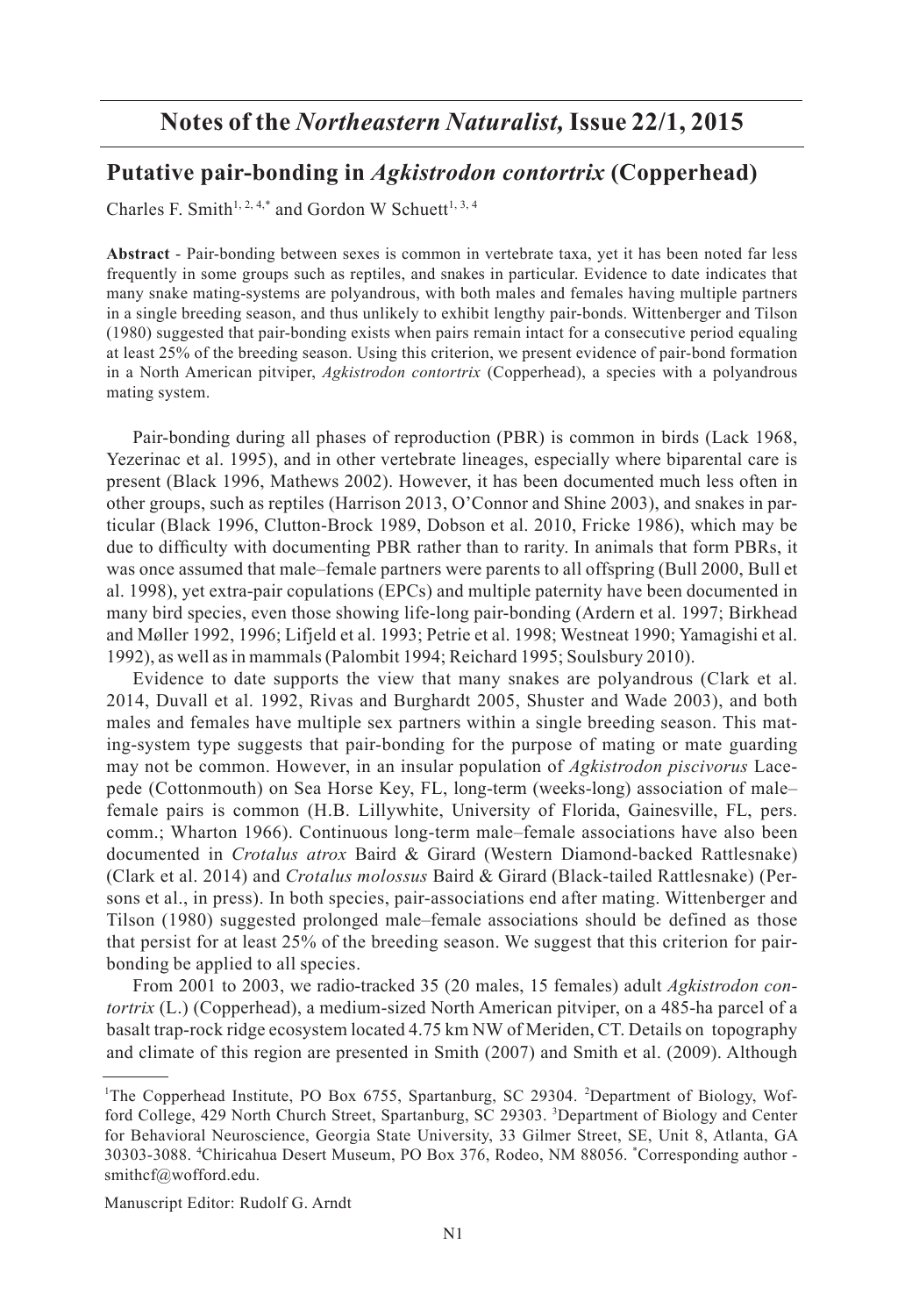Copperhead populations in more southern and western localities show 2 mating seasons per annum (Aldridge and Duvall 2002, Fitch 1960, Schuett 1992, Schuett et al. 1996, 1997), only 1 mating season occurs in this population (Smith et al. 2009, 2010). Throughout the active season, males showed greater activity-range sizes and greater movement distances than females. This trend was most pronounced during the single mating season in late summer and early fall (late July–September; Smith et al. 2009, 2010, 2012). In spring, there was no evidence of copulations, bisexual pairing, or courtship (Smith et al. 2009, 2010).

 During the July–September period, males showed a >17-fold increase in activity-range size and a 5-fold increase in movement distance compared to April and May. Females did not show similar large increases. Of the 42 copulations observed, 95.2% occurred during August and September (4.8% in July, 35.7% in August, 59.5% in September), concomitant with the expansion of activity ranges and increases in daily movements in males (Smith et al. 2009). Increased movement and activity-range size may represent a prolonged "scramble competition" among males to locate multiple female partners during the concentrated mating season (Duvall et al. 1992, 1993).

 Males in our study often courted 2 different females on consecutive days, with the distance between females  $\geq 100$  m. Likewise, it was common for a female to be in the presence of a new male within 1–2 days following copulation with another male. As a result, the 42 copulations we recorded represent matings between 21 males and 16 females (2 matings were between marked and unmarked individuals) (Smith et al. 2009). The frequency of multiple mates was 63% in females and 59% in males (maximum mating success for females was 4 mates and for males was 5 mates). In all cases, pairings persisted for ≤48 hours.

 Here, unlike most other observations we have documented (Levine et at. 2015; Smith et al. 2009, in press), we present observations of 1 pair of Copperheads that exhibited long-term association and hence, characteristics of pair-bonding based on the abovementioned criterion. Given a mating period spanning  $\sim$ 70 days (mid-July–September), a pair of Copperheads in our population would need to remain in close association for 14 consecutive days in a single breeding season for classification as pair-bonding; this pair met the criterion.

 An adult male (male 740) and an adult female (female 960) Copperhead were located via radio-telemetry and found to be in physical contact with each other on 3 September 2001 (Fig. 1). We located the pair 11 times over a period of 26 days (3–28 September 2001). At each location, the male was either in contact with the female or within 1 m of her, although we never observed courtship or copulation. On  $\sim$ 28 September 2001, near the end of the breeding season, the pair separated after they had moved approximately 200 m in the proceeding 26 days. Because movements by either individual were not directly observed during separation, it was unclear which individual initiated movement and hence separation of the pair.

 Given this association during the peak of the breeding season, we postulate that the pair association we describe is indicative of pair-bonding. Although the selective factors promoting the formation of pair-bonding in this population are unknown, we hypothesize that limited mating opportunities, particularly among smaller males, may be a factor.

 Under conditions where operational sex ratios are male-biased due to biennial or longer female reproductive cycles (as in the present study), strong competition for mates is expected between males (Emlen and Oring 1977). Previous research on male combat (competition) in Copperheads (Schuett 1997) and *Sistrurus catenatus* Rafinesque (Massasauga Rattlesnake) (Jellen et al. 2007) has shown that body size (snout–vent length [SVL], body mass) is important to win fights and secure mates. Additionally, in this population, SVL was correlated with reproductive success (number of offspring produced), with larger males

N2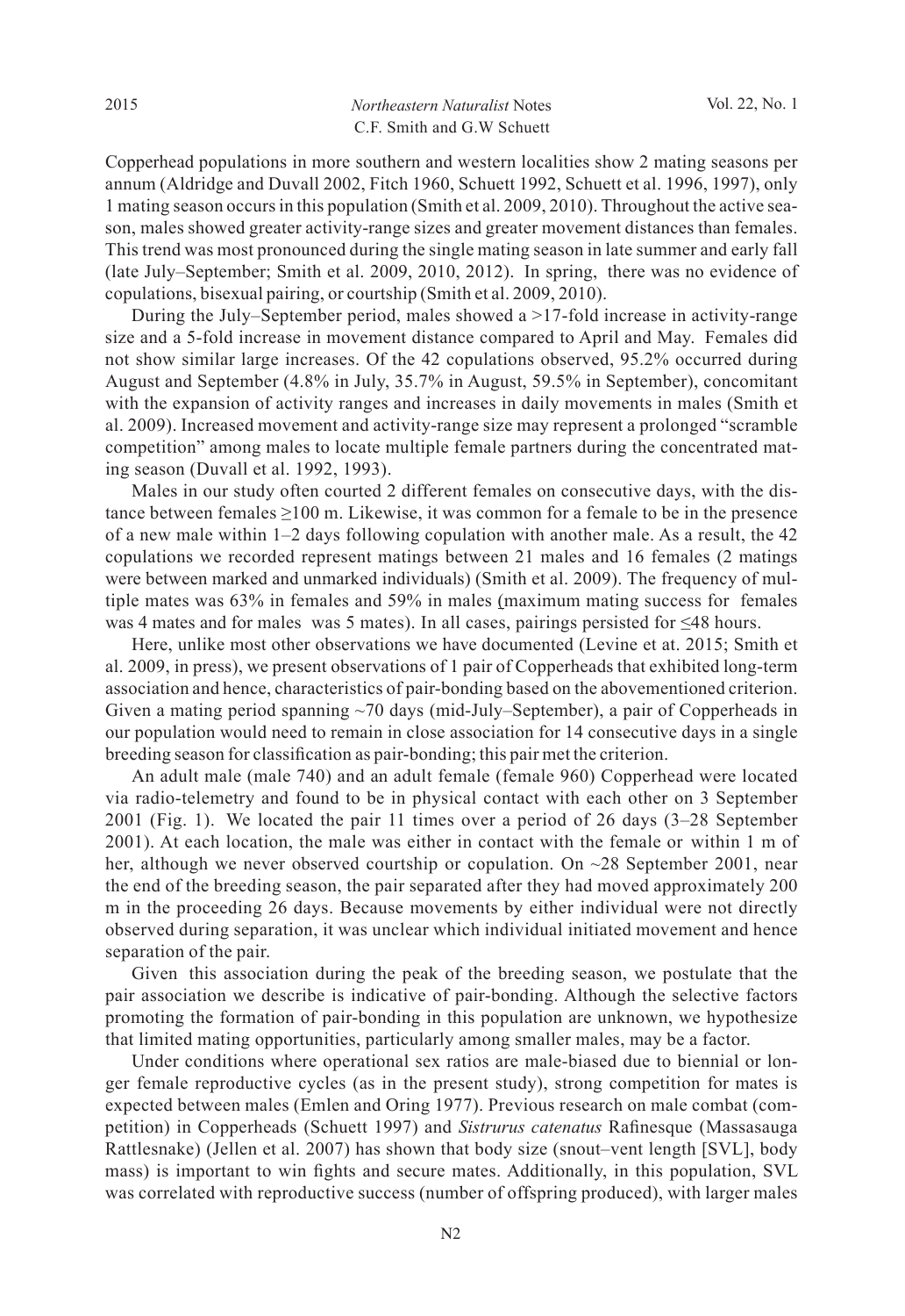2015 *Northeastern Naturalist* Notes Vol. 22, No. 1 C.F. Smith and G.W Schuett

siring more offspring (Levine et al. 2015). Therefore, smaller males are not as likely to sire offspring under conditions where they must compete with larger males for access to females. Perhaps significantly, the male presented here was smaller (67.3 cm SVL) than the average for the population (75.2 cm SVL  $\pm$  1.58 SE,  $n = 47$ ; Smith et al. 2009).

 Females in this population were highly dispersed during the mating season (Smith et al. 2009), and multiple paternity has been documented, with evidence of more than1 sire found in 45% of litters tested (Levine et al. 2015). As a result, smaller males may realize greater reproductive success by forming short-term pair-bonds with unaccompanied females once located rather than by searching for additional females for which they may have to directly compete with larger males (Schuett 1997).

*Acknowledgments.* We thank J. Victoria and L. Fortin, Connecticut Department of Environmental Protection Wildlife Division, for providing the necessary permits. S. Berube and H. Gruner provided numerous favors. We thank Harvey Lillywhite for discussing



Figure 1. Putative pair-bonding in *Agkistrodon contortrix* (Copperhead). Male 740 and Female 960 were located together 11 times in succession for 26 days, from 3 to 28 September 2001.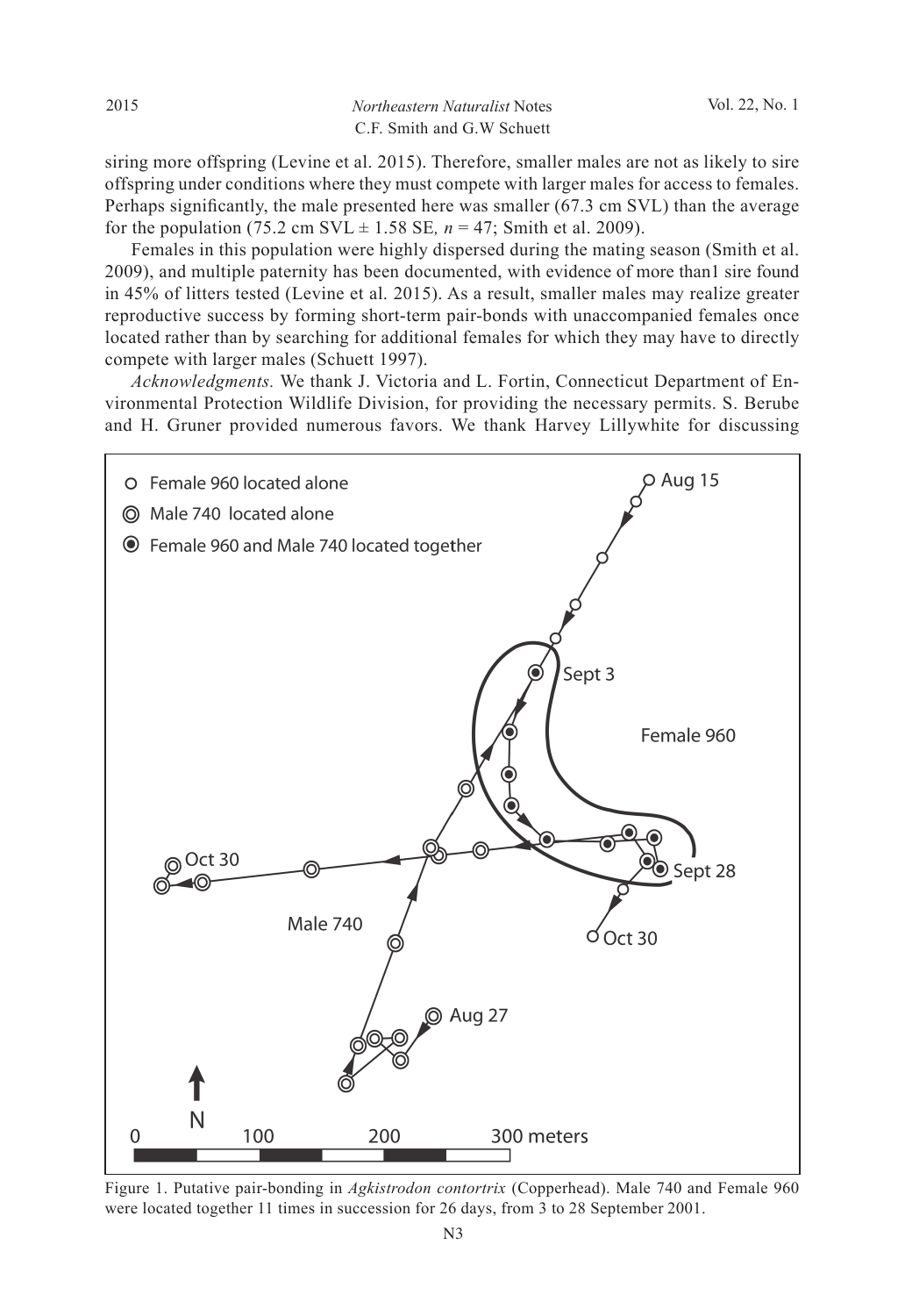## 2015 *Northeastern Naturalist* Notes Vol. 22, No. 1 C.F. Smith and G.W Schuett

pair-bonding in insular Cottonmouth. The American Wildlife Research Foundation, The University of Connecticut Department of Ecology and Evolutionary Biology Wetzel Fund, the Connecticut Department of Environmental Protection Non-game Fund, Sigma Xi, Georgia State University (Biology Department), Zoo Atlanta, and a National Science Foundation Predoctoral Fellowship (CFS) provided funding. Outside reviewers made helpful comments during manuscript review. This research was conducted under the supervision of the University of Connecticut Institutional Animal Care and Use Committee, protocol number S211 1201.

## **Literature Cited**

- Aldridge, R.D., and D. Duvall. 2002. Evolution of the mating season in the pitvipers of North America. Herpetological Monographs 16:1–25.
- Ardern, S.L., W. Ma, J.G. Ewen, D.P. Armstrong, and D.M. Lambert. 1997. Social and sexual monogamy in translocated New Zealand Robin populations detected using minisatellite DNA. The Auk 114(1):120–126.
- Birkhead, T.R., and A.P. Møller. 1992. Sperm Competition in Birds: Evolutionary Causes and Consequences. Academic Press, London, UK. 292 pp.
- Birkhead, T.R., and A.P. Møller. 1996. Monogamy and sperm competition in birds. Pp. 323–343, *In* J.M. Black (Ed.). Partnership in Birds: The Study of Monogamy. Oxford University Press, Oxford, UK. 420 pp.
- Black, J.M. 1996. Introduction: Pair bonds and partnerships. Pp. 3–20, *In* J.M. Black (Ed.). Partnership in Birds: The Study of Monogamy. Oxford University Press, Oxford, UK. 420 pp.
- Bull, C.M. 2000. Monogamy in lizards. Behavioral Processes 51:7–20.
- Bull, C.M., S.J.B. Cooper, and B.C. Baghurst. 1998. Social monogamy and extra-pair fertilization in an Australian lizard, *Tiliqua rugosa*. Behavioral Ecology and Sociobiology 44:63–72.
- Clark, R.W., G.W. Schuett, R.A. Repp, M. Amarello, C.F. Smith, and H-W Herrmann. 2014. Mating systems, reproductive success, and sexual selection in secretive species: A case study of the rattlesnake *Crotalus atrox*. PLoS ONE 9(3):1–12.
- Clutton-Brock, T.H. 1989. Mammalian mating systems. Proceedings of the Royal Society of London B: Biological Sciences 235:339–372.
- Dobson, F.S., B.M. Way, and C. Baudoin. 2010. Spatial dynamics and the evolution of social monogamy in mammals. Behavioral Ecology 21:747–752.
- Duvall, D., S.J. Arnold, and G.W. Schuett. 1992. Pitviper mating systems: Ecological potential, sexual selection, and microevolution. Pp. 321–336, *In* J.A. Campbell and E.D. Brodie, Jr. (Eds.). Biology of the Pitvipers. Selva, Tyler, TX. 567 pp.
- Duvall, D., G.W. Schuett, and S.J. Arnold 1993. Ecology and evolution of snake mating-systems. Pp. 165–200, *In* R.A. Siegel and J.T. Collins (Eds.). Snakes: Ecology and Behavior. McGraw-Hill, New York, NY. 414 pp.
- Emlen, S.T., and L. W. Oring. 1977. Ecology, sexual selection, and the evolution of mating systems. Science 197:215–223.
- Fitch, H.S. 1960. Autecology of the Copperhead. University of Kansas Museum of Natural History Publications 13:85–288.
- Fricke, H.W. 1986. Pair swimming and mutual partner-guarding in monogamous butterflyfish (Pisces: Chaetodontidae): A joint advertisement of territory. Ethology 73:307–333.
- Harrison, A. 2013. Size-assortative pairing and social monogamy in a neotropical lizard, *Anolis limifrons* (Squamata: Polychrotidae). Breviora 534:1–9.
- Jellen, B.C., D.B. Shepard, M.J. Dreslik, and C.A. Phillips. 2007. Male movement and body size affect mate acquisition in the Eastern Massasauga (*Sistrurus catenatus*). Journal of Herpetology 41:451–457.
- Lack, D. 1968. Ecological Adaptations for Breeding in Birds. Methuen and Company, London, UK. 409 pp.
- Levine, B.A., C.F. Smith, G.W. Schuett, M.R. Douglas, M.A. Davis, and M.E. Douglas. 2015. Bateman-Trivers in the 21st century: Sexual selection in a North American pitviper. Biological Journal of the Linnean Society 114(2):436–445.